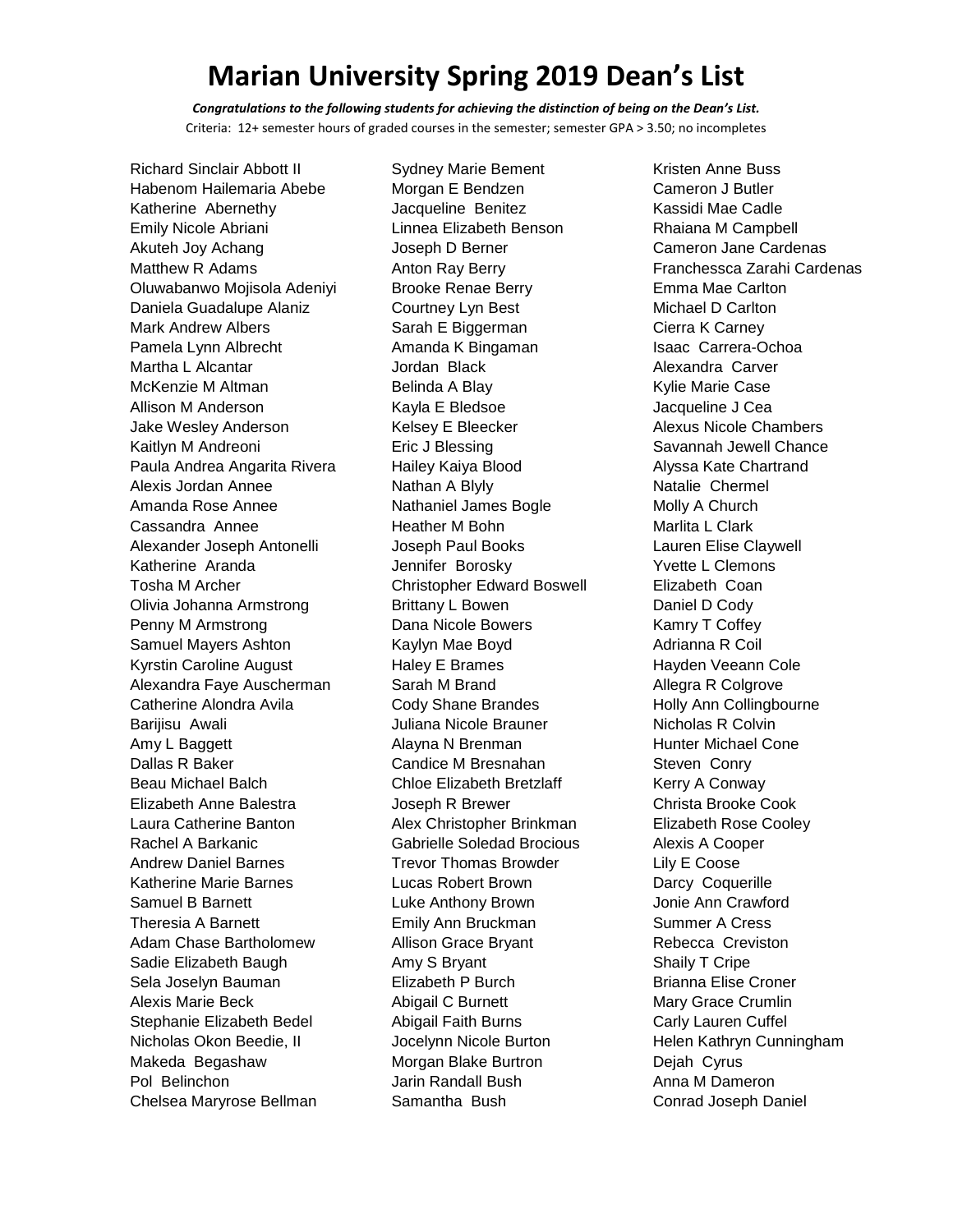*Congratulations to the following students for achieving the distinction of being on the Dean's List.* Criteria: 12+ semester hours of graded courses in the semester; semester GPA > 3.50; no incompletes

Sophie Mae Daniel Winifred Danz Ethan Benjamin Darter Madeline F Davis Cameron S Davison Hannah J Dawson Audrianna De Leon Brianna I Deckard Gillian Elise Defalque Joseph L Degati Mary Arline DeMoss Megan Elizabeth Desrosiers Michael D Detamore Madeline Nicole Dexter Kelly Louisa Dhakal Evelyn Rose Diagostino Elizabeth Diamond Trev M Didelot Savannah J Dierks Baylee Rae Dill Nathan Henry Dimmitt Kaitlyn Elizabeth Dinkel Erin K Dinn Aleczandra M Dolan Maura Anne Domogalik Megan E Douglas Abigail Grace Downard Sarah Downing Rebecca Ann Doyle Eric R Drake Monica M Dudley Kendra L Durbin Morgan Kennedy Durbin Elizabeth Durham Dana Katherine Dwyer Alexandria P Dycus Adam David Eads Holly E Earhart **Cody William Earl** 

Krystal A Eaves Kylie Elkin Ijeoma Emodi Nicholas Joseph Emsing Abigail Marie English Bailee Elizabeth Enlow Luke Ertel Megan Ward Esterline Nicholas A Evans

Brittany Marie Fahringer Trevor A Farnsworth Alexander Chad Fauber Alexis Nicole Felty Theresa M Fenton Sheryl J Findley Kari J Fink Kayla Elizabeth Fisher Erika Paige Fixmer Mary Elizabeth Fleming Angelica I Flores Jarrett William Focht Rosaleen Folan Adriana Jade Fonseca Zachary Ethan Foss Nolan K Foust Danielle S Foutz Jaclyn D Foy Luke Frain Augustine A Franer Natalie Franklin Jamila C Fuller Gregory Scott Fulling Courtney L Gamburg Ian Gammon Grace Elise Garbsch Kori E Garland Kristofer Albert Garlitch Vanessa A Garvey Megan E Gawrys Sydney M Genatempo Sidney F Gerkin Anna Kathryn Getty Brent Giannini Robert George Gillmore Greer Glover Nicole Glowaty Aaron Christopher Goad Owen Charles Golliher Alyssa Marie Goodale Phillip D Gorrell Katherine Anna Grabowski Alec Michael Grandin Nicholas R Graveel Monica M Graves Allison E Graziano Alexandra K Griebling Elizabeth Griffin

Meghan DeLynn Griggs Todd A Grotelueschen Christine D Guedel Allison R Guidry Patrick Steven Guymon Samuel Kurtz Guymon Jessie Habig Hallie Hacker Clare L Haenni Emma K Hahs Jacob C Hale Amanda N Hall Chase David Hall Grace Doran Hamilton Michael Joseph Happe Regan Getty Happe Richard Anthony Hardister Grace Anne Harmon Emma Nicole Harpring Brooke L Harriman David Harrington Katie M Harris Andrew Harrison Matthew James Harrison Meredith Harrison Hannah Elizabeth Harry Katherine E Harshbarger Jacob Timothy Hartman Kerry N Hartman Maxwell R Hartsough David Matthew Havens Anne L C Hawkins Hadley Therese Hawkins Eleanor Kay Haydock Carl Hayes Morgan Lynn Hayse Connor T Heard Jenna Rene Hedlund Madison Nicole Heffron Erica L Hegland Sarah Hehner Bailey Louise Marie Heimann Tayler Deann Helgason Kaitlyn Nicole Hellinger Grant A Henry Taryn N Henson Natalie S Herbert Amelia A Herink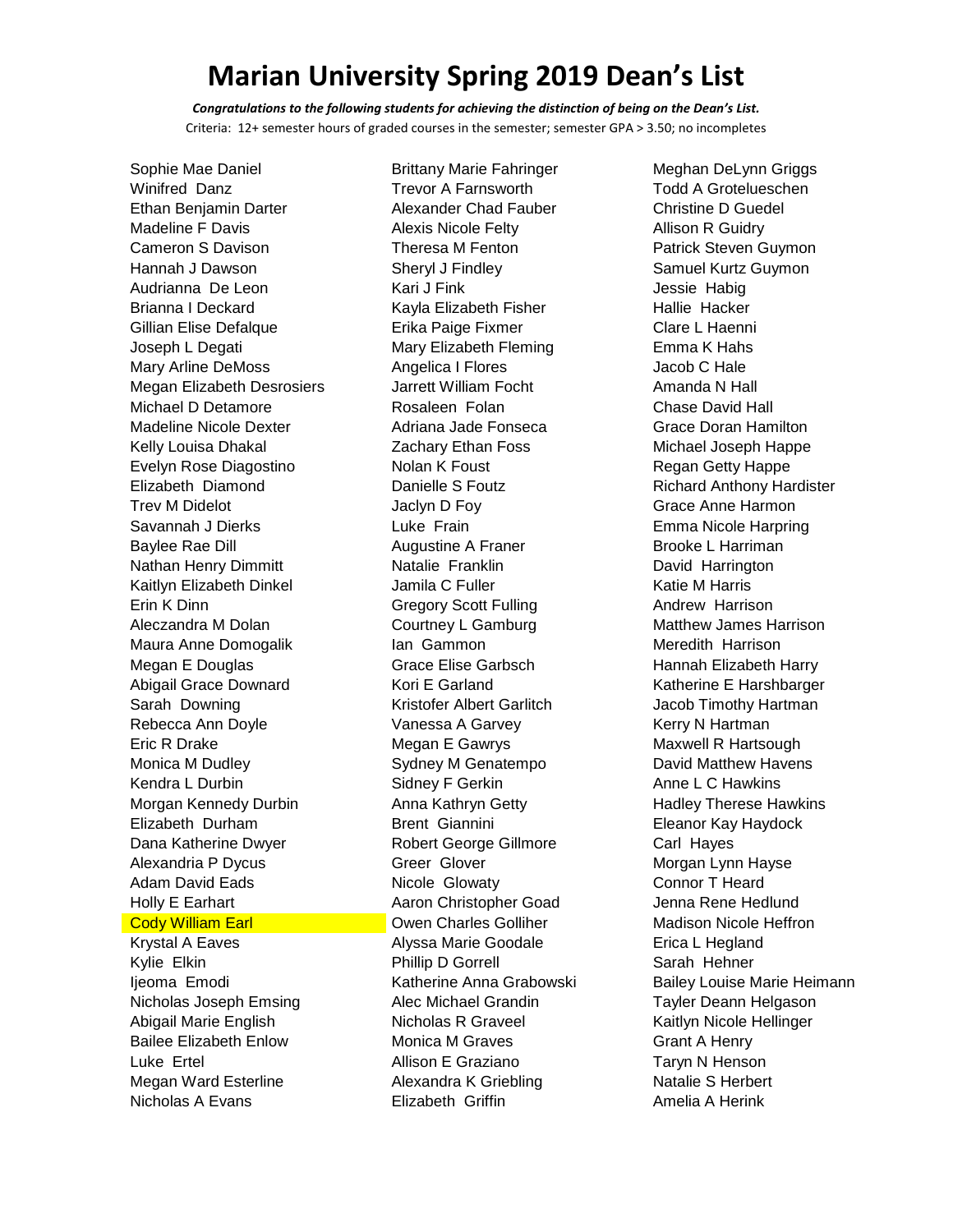*Congratulations to the following students for achieving the distinction of being on the Dean's List.* Criteria: 12+ semester hours of graded courses in the semester; semester GPA > 3.50; no incompletes

Steven Herrera Sarah Marie Herron Sarah Marie Hershberger Avery Helen Hess Lisa Cailin Hess Katie Lynn Hewitt Addison Elizabeth Hicks Alexis Hill Amanda N Hill Delanie Michelle Hill Rachel M Hinlo Olivia Jayanne Hoffman Morgan R Holland Kendyl M Holmes Savannah Rose Holthaus Elena C Horen Elizabeth Janet Hosty Anna Elizabeth Howard Serena N Howard Elizabeth Abigail Hubbard Sarah J Hughes Jamison O Hunter Natalie G Huntine Logan Maxwell Hurley Brooke Danielle Hustedde Lindsay A Iida Jacob A Imus Quienton Michael Ingram Noah Gibson Isch Mirmaksud Ismoilov Nicole E Jansen Hailey M Jardin Maria C Jasek Ritu Jayant Michael David Jefferies Christoffer Jensen Hyun Jung Jeon Da Un Jeong Noelle Marie Jester Elaine Jiang Lucas A Jirgal Loren A Johns Teyana N Johnson Alexis Rose Jones Abigail Grace Jordan Jency Joseph Lori A Justin Elizabeth Anne Kassab

Sarah C Kassas Rachel Stephanie Kassing Elizabeth D Kauffeld Hannah L Keaton Hannah Katherine Keck Madelyn Rose Keerns Megan A Keigwin Josie L Keller Mary F Keller Brenna Jane Kelley Joel C Kelley Maresa Eileen Kelly Zachary James Kelly Laura A Kem Leeza E Kennedy Lyndsey Ellen Kennison Lauren Elizabeth Kenny Kimmerly Dawn Kidd Caitlyn J Kidwell Sierra B King Shawn Allen Kinnaman Sarah Isabella Kinniry Valerie M Kirkland Regan N Kirsch Annie P Klare Sarah Olivia Klopfenstein Clare Marie Kneblik Nicole K Knight Seth Daniel Knoll Joshua D Koch Samantha A Koch Mary Ann Kompar Leonid Korchin Taylor Ann Kowalski Blair Christine Kramer Kahanna V Kring Kara Lynn Kubancsek Laura Kuebler Allisandra G Kummer Sarah Nicole Kush Richard J Kwak Allison Jayne Laake Kelsey M Lang David M Langford Marissa Lapinsky Abigail M Law Kristen Noelle Layman Yann Le Merdy

Angela Marie Leap Kylie Elizabeth Lehman Amber Lynn Leinenbach Turner Constantine Lesnick Lilandra Lynette Lestz Casey J Lewicki Elizabeth Dawn Lewis Breea Luise Liette Ashley Nichole Lillie Nicholas Philip Lindstrom Nicole A Lisek Fernino Kyle L Liwanag Marie Locke Sarah E Longshore Taylor R Lord Jacob E Luellen Emily Williams Lugar Grace Elizabeth Lumpkin Deanna L Lusk DeAnna M Maasarani Christopher L Mabee Caylee M Maddox Shannon M Mahoney Kegan Alec Main Brenna N Malatestinic Tayla D Manion Kaitlynne Elisabeth Christy Mantooth Emma Rae Maple Nathaniel Michael Marks Caitlin M Marsh Logan Paul Marsh Abigail Jane Martin Sarah Frances Martin Sydney Victoria Mathias Matt Harley P Matterson Alaina J Mattingly Carrie J Maugeri Ana Maxson Gracie Mae Maxwell Allyson E Mcatamney Grace L McCann Logan Lloyd McCann Shannon Michelle McCarthy Trey Ethen McCartney Lauren Mari McClaskey Elizabeth Marie McClure Sara M McConnell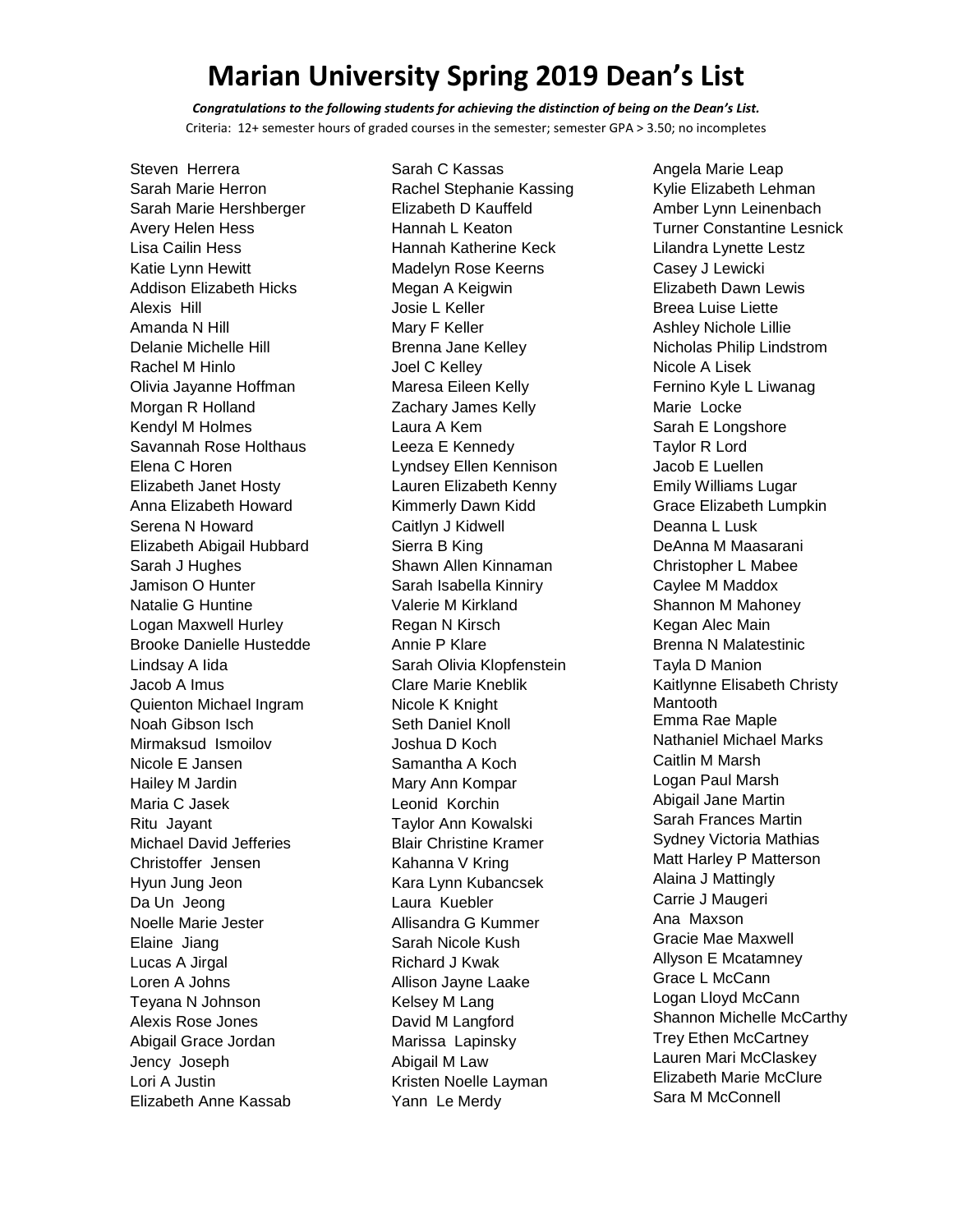*Congratulations to the following students for achieving the distinction of being on the Dean's List.* Criteria: 12+ semester hours of graded courses in the semester; semester GPA > 3.50; no incompletes

Terrence Martin McConnell Lindsay McDonald Ronnie McDougal Bridget Bessie McFarland Anne Marie McGarvey Daniel G McGrath Grace Elizabeth McIntyre Angelica Taylor McKibben Lisa M McMillan Molly Elizabeth McMillan Hannah L McNabb Joshua J McNulty Marie Claire Mendel Kelsey J Mendenhall Kelsey R Messmer Margaret Elizabeth Meyer Grecia Michel Alexander Miller Connor Charles Miller Kirsten A Miller Libby Reanne Miller Robbin D Miller Samantha Elaine Miller Therese Renee Miller Hannah Marie Minton Isaiah T Mizell Anastazia Modrzejewski Jessica Moen Rachel E Moning Nicholas Andrew Monnin Caroline R Monroe Juston E Montanez Kelly L Mooneyham Matthew Thomas Morand Aileen Moreno Stephani Atziri Moreno Hannah Morrill Tyler Morton Anastasia Rose Mulinix Mary Margaret Mullaney Nathan M Muller Megan Murray Ike Pearson Murrell Kathleen K Murry Savannah Marie Myers Stephanie L Nakada Alexandria K Naleway Nicole M Nash

Megan Elizabeth Nasser Emily Rose Neice Jillian Leigh Nelson Catherine Marie Newhart Danielle R Newkirk Curtis Thanh Nguyen Troy Phillip Niemerg Leah Grace Noe Ashlie Noelle Nolan Lucas Graham Kennedy Normington Andrea Valeria Nunez Casco Bailley Renee Oaks Caroline Rose Obergfell Regina Marie Obergfell Kennedy Anne O'Boyle Maria Rosa Olibarria Thomas J O'Neil Katrina Joy Ornelas Benjamin M Packer Samuel D Packer Trevor Michael Padgett Brianne N Page Kyle Arthur Palermo LaCarla Palmer Ajay Pandya Sui Par Robert F Parker Krupa Patel Mansi Manishkumar Patel Nirali Patel Megan M Pereira Anna Elizabeth Pierce Marie Joan Katleen Pike Natalie Pitt Samara R Pittman Maria Pizano Alexander Daniel Pizzini Brittany Plaisted Matthew Plesac Sophie Kristina Podgorski Megan Victoria Pope Benjamin T Popson Maria A Portman Adreanna R Potts Elizabeth A Poynton Jacob Bradley Pressler Sarah M Price

Gabriel Michael Proctor Kendra E Purvis Maya Jacqueline Quandt Morgan Ann Raines Maria Anne Rains Kallan Alandra Ratekin Laurel Elaine Rathbun Christina Reil Jeffrey Rhodes Natoyia Cammie Lenette Richburg Abigail Marie Riehle Caitlyn Rose Rigler Jessica Marie Rikke Mallory P Ritman Noah Gray Roberts Julia C Robson Julia M Rocha Sara M Roell Gregory C Romer Alida A Roorda Robert Thomas Ross Wade M Rossi Kristen S Roszak Dylan Dwight Roth Thomas Rotherham Lindsey Sue Rousseau Paul Roy Samuel Dean Rust Claire Aleise Rutledge Erin C Ryan Meghann K Sachs Alexandria Belinda Samons Julian M Santos Luke B Sartino Nicoletta M Savell Jacey Lynn Scales Patrick Allen Scheidler Sierra N Schemenauer Colleen Rose Schena Olivia R Schmeltz Catherine Emanuelle Schmidt Devin R Schoonover Kalyn M Schreiber Maria Ann Therese Schroeder Olivia M Schuh Michael Louis Schultz Danielle M Schweitzer Miranda Erin Schwent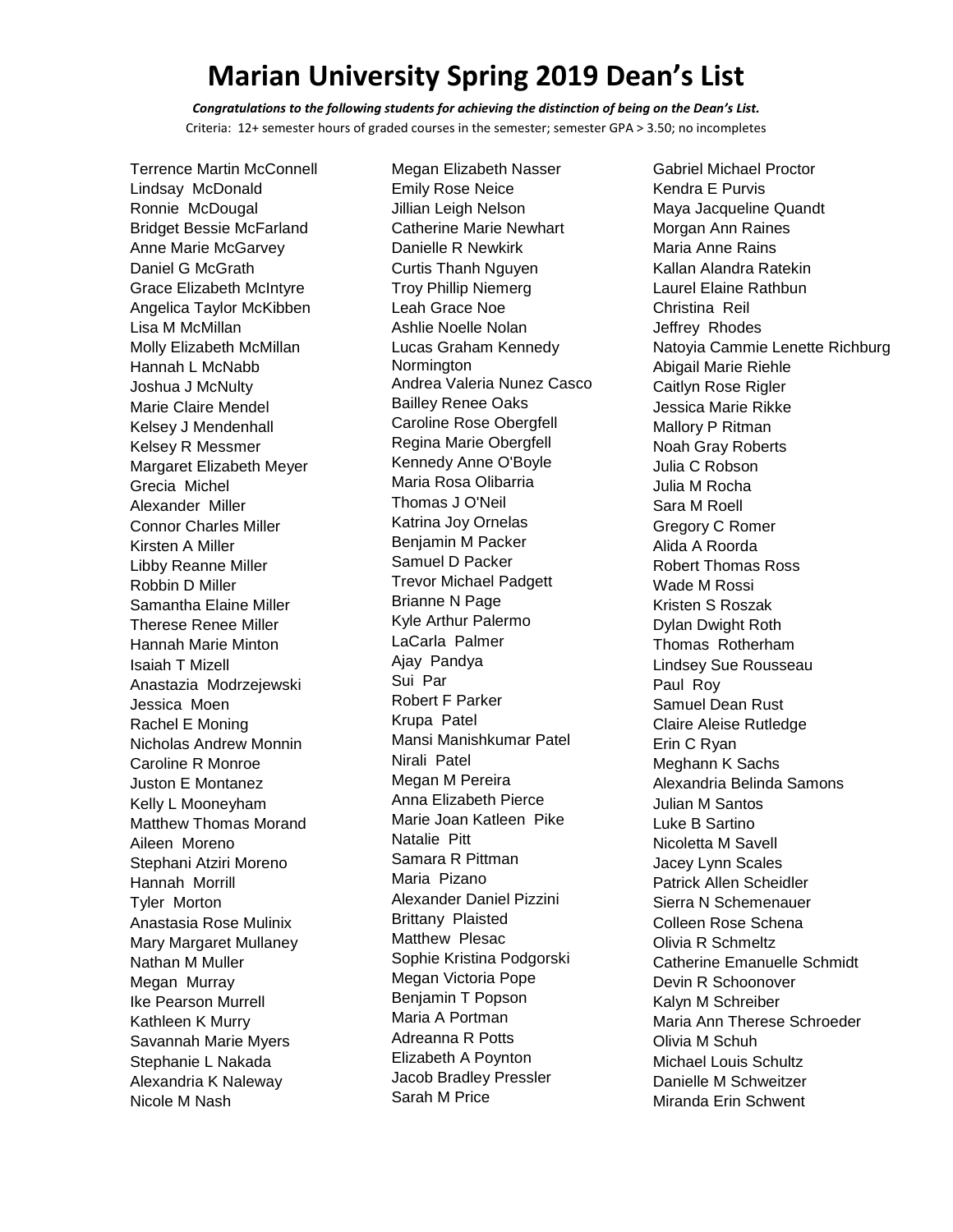*Congratulations to the following students for achieving the distinction of being on the Dean's List.* Criteria: 12+ semester hours of graded courses in the semester; semester GPA > 3.50; no incompletes

Stefan K Selan Nicholas Joseph Sellers Katie M Settles Hali N Shaffer Krunal Shah Sonya A Shah Caleb Dalton Sheets Amelia Nicole Shepherd Bret Sherman Adam James Shuder Isaac W Siefker Elizabeth Siler Teodora Maria Simion Chelsea Elaina Ann Simmons Isabella Alexis Simons Christin T Simpson Nicholas R Sitzman Andrea Kathleen Skirvin Sandra Rosemarie Sledge Breena B Smith Carissa Jean Smith Elizabeth M Smith Elizabeth M Smith Rachelle Sierra Smith Tracy A Smith Cynthia Sniezek Jessica M Sobers Christina Soderquist Rachel M Sonntag Sarah M Spangler Alexiah J Spence Bradley P Sprinkle Jessica Sprong Anna Marie Stankovsky Matthew J Stankovsky Andrea C Stanley Julia Marie Stelts Julie Ann Stelzer-Watt Margaret Marie Stephens Eva M Stephenson Jordan Sterr Christian Thomas Stewart Christopher Ryan Stewart Justin Michael Stiers Sarah Marie Storm Shelbie M Stotts Molly Stovel Andrew John Streit

Hayden Strong Siera G Stuart Allison Rochelle Stump Mary K Stunda Cassandra Suarez Stephen Philip Sulka Chloe Scott Sullivan Drew H Sullivan Destiny Faith Sunberg Maria Angela G Sunga Eleanor Ceinwen Svec Joseph Alexander Swan Caleb M.L. Swartz Emma C.L. Swartz Eric Swickard Joseph Peter Swindeman Theodore J Swogger Hunter S Sylvester Carly J Tarter Kaitlin A Tarver Tuong Huu Thai Kelly B Thibodeaux Evelin Thomas Juhi A Thomas Mehdi Bubba Lou Thomas Olivia Kathryn Thomas Emily Faye Thompson Leah M Thompson Nicole J Thompson Thomas Thompson Htoo Myat Thu Khaing Myae Thu Allie Michaela Timmerman Katherine M Timmermann Sarah Marie Tippenhauer Joseph R Titus Jessica L Todd Kayla D Trambaugh Devyn Anne-Maria Tretter Hannah Caitlyn Trout Anna M Tucker Isabel A Tumminello Matthew Steven Turk DeChelle TyAnne Turner George G Turpin Chanel F Tyra Chloe Elizabeth Ulmer Tyler E Underhill

Abigail Alexandra Unrue Jordan Unversaw Skyler Ramiah-Lea Van Note Sarah A Vance Hannah Magdalene VanderMel Emily A Varrasso Margaret M Verhiley Macy Elizabeth Vincent Tressa Vincze Caleb A Voelker Tyler Joseph Vogel Grace E Von Lehman Jesika Ranae Voorhees Shelby L Wade Lucy Jin Ling Wahnsiedler Sarah Waitt Jonathan E Waldron Makayla Kay Walke Makenzie Elaine Walke Kristen Elizabeth Walker Catherine Mossie Wallace Zijiao Wang Skyler Rose Ward Aidan Alexander Washer Shanya L Washington Peter I Way Alex Matthew Webb Kathryn Elizabeth Webb Dionne L Weems Gabrielle M Weinkauf Hagar Y Weinstein Rachel Elizabeth Weiss Lindsay R Welch Ashley Welenc Maria Helena Wellman Charles Hoyt Wessel Chiara Michelle Westphal Caylen L White Traci L Whiteaker Molly C Whitlow Kelsey J Whitney Alexander J Wiemels Wendy P Wiese Audrey Marie Wilcox Stacey Will Parker John Williams Ragan Michelle Williams Nicole M Williams-Molin